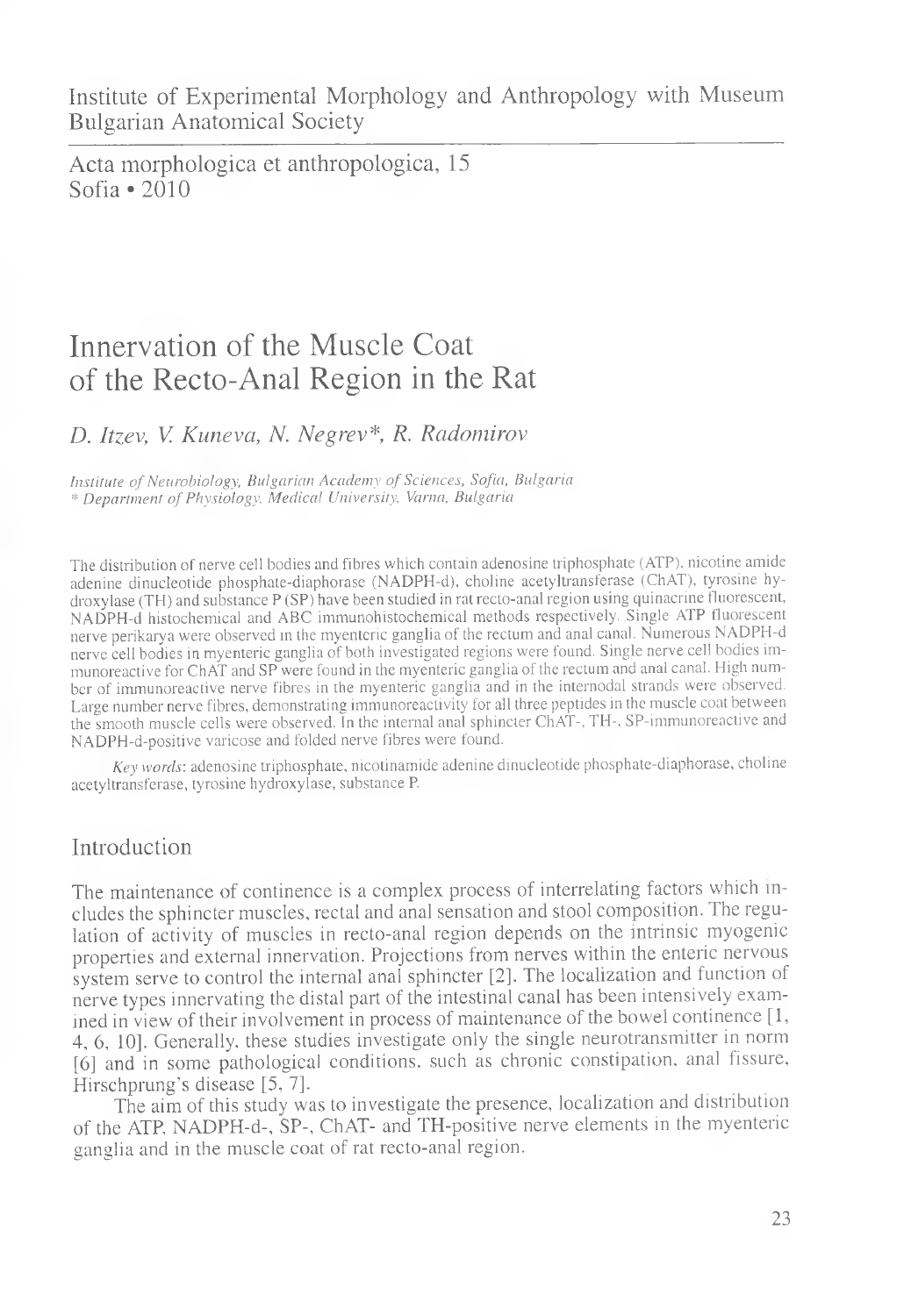#### Materials and Methods

All experimental procedures were carried out in agreement with the Bioethic Commission of the Institute of Neurobiology of the Bulgarian Academy of Sciences. To investigate ATP in myenteric ganglia, the quinacrine fluorescent technique of O 1 s s o n et al.  $[10]$  was used. The tissue sections were incubated in  $10^{-6}$  quinacrine solution for 30 min at 37°C. Appropriate filter combination was applied. Under deep ether anesthesia 6 young male Wistar rats were perfused transcardially with 0.05 M phosphate buffered saline (PBS), pH 7.3, followed by a fixative solution containing 4% paraformaldehyde in 0.1 M phosphate buffer (PB), pH 7.3. The rectum with the anal canal and the internal anal sphincter were cut out and postfixed in the same fixative over night at 4°C. Then, the specimens were cryoprotected in  $20\%$  sucrose in PB. Thirty  $\mu$ m thick tissue sections were cut on "Reichert Jung" freezing microtome. The sections from muscle coat were collected in PBS and washed in the same solution over night. The histochemical staining procedure was performed according to the NADPH-diaphorase technique [11].

The immunohistochemical reaction was realized by using the avidin-biotin-peroxidase complex (ABC) technique of H s u et al. [3]. Mouse anti-TH monoclonal, rabbit anti-SP polyclonal and goat anti-ChAT polyclonal antibodies and respective (antimouse, anti-rabbit or anti-goat) IgG and ABC complex were used. Visualization of the reaction was made by  $3.3$ <sup>-</sup>DAB/H<sub>2</sub>O, and nickel ammonium sulphate in some experiments was applied for magnification intensity of the reaction. Following the development of the reactions the sections were mounted on chrome-gelatin-coated slides, air dried, dehydrated in alcohol, cleared in xylene and embedded in Entellan. Control sections were processed by omission of the substrate  $\beta$ -NADPH and or respective primary antibody and the results were negative.

#### Results

Single quinacrine-fluorescent, numerous NADPH-d- (Fig. la), single SP- (Fig. 2a) and ChAT-positive (Fig. 3a) nerve cell bodies in the myenteric ganglia of the distal rectum and anal canal were observed. TH-immunoreactive neuronal perikarya in the myenteric ganglia of both regions were not found. Quinacrine-fluorescence nerve fibres were not presented. The immunoreactive nerve fibres were observed in the myenteric ganglia. The nerve fibres were of different sizes and had a characteristically varicose appearance. The number of SP-positive nerve fibres around the neurons was greater than the number of the other positive varicosities. The immunoreactive nerve fibers formed a network in the neuropil of the ganglia (Figs. 2a, 3a) and they could be traced for long distance in the internodal strands. NADPH-d- and peptide-positive fibres as single fibres or in nerve trunks run parallel to the muscle cells of the muscle layers. In the circular muscle layer they occurred more often than in the longitudinal one. In the internal anal sphincter NADPH-d- (Fig. lb), SP- (Fig. 2b), ChAT- (Fig. 3b) and TH-immunoreactive nerve fibres were observed such as varicose, folded and run parallel to the smooth muscle cells. The NADPH-d-positive nerve fibres were more numerous than the peptide immunoreactive ones.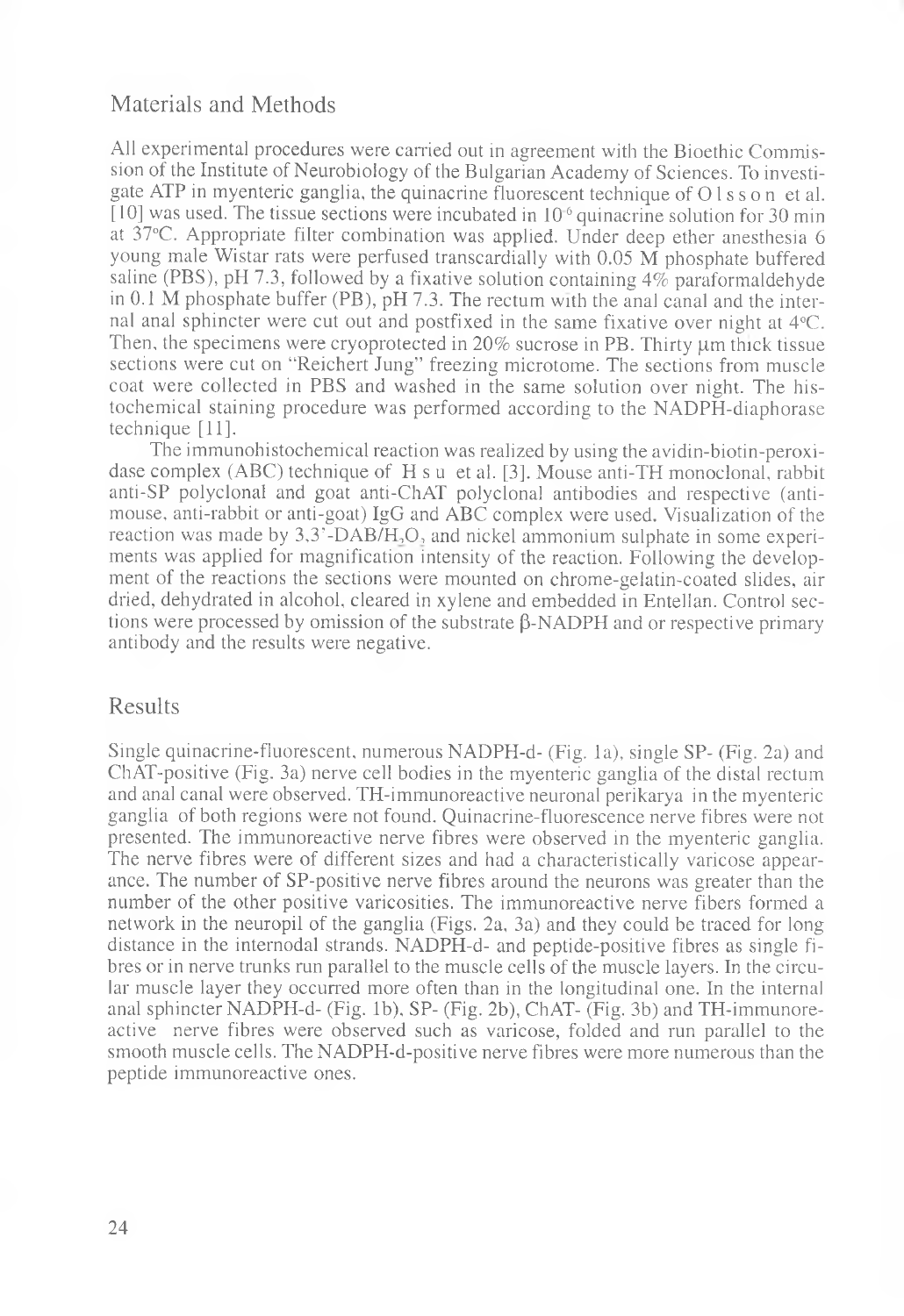

Fig. 1. NADPH-d-positive perikarya in myenteric ganglion of the anal canal (a) and positive, varicose and folded nerve fibres (arrows) in internal anal sphincter (b)



Fig. 2 a - SP-immunoreactivity in myenteric ganglion of the anal canal. Single SP-positive perikarya (head arrows) and varicose axons branching to form basket-like structures apparently around unlabeled myenteric nerve cell bodies (arrows); varicose and folded SP-positive nerve fibres (arrows) in internal anal sphincter (b)



Fig. 3. ChAT-positive nerve perikarya (arrows) and varicose nerve fibres in myenteric ganglia of the distal rectum (a); positive nerve fibres (arrows) in internal anal sphincter (b); scale bar  $-50 \mu m$